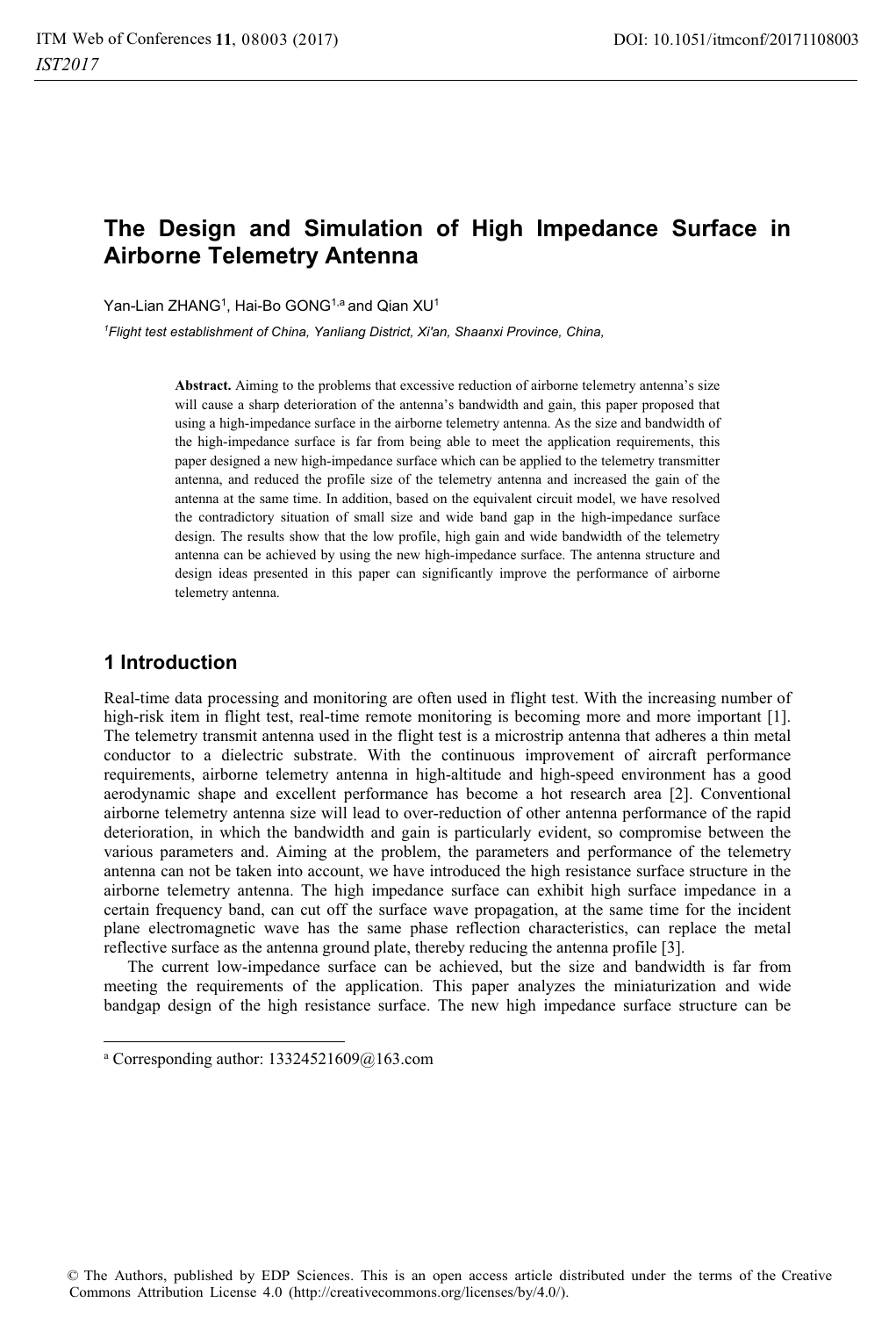successfully applied to the aerial telemetry antenna, which can realize the low profile, high gain and wide frequency band design of the telemetry antenna. Simulation results using ANSOFT HFSS show that the new structure can make the telemetry antenna have a smaller profile size and better integration of antenna and fuselage without loss of bandwidth, and high antenna gain.

#### **2 Airborne telemetry antenna and theoretical model of high resistance surface**

In the airborne telemetry system, the telemetry transmitting antenna is a device for radiating electromagnetic wave. It is used to transmit the comprehensive information obtained from the airborne test to the remote telemetry receiving station, to realize the ground real-time data processing and real-time monitoring of the aircraft flight test result. The telemetry transmitting antenna used in aircraft flight test is microstrip antenna which sticks the thin metal conductor on the dielectric substrate. The microstrip patch antenna shown in Fig.1 is the most common aerial telemetry antenna, layer or multi-layer dielectric layer and covering the upper and lower sides of the radiation element and the metal grounding plate.



**Figure 1.** Airborne telemetry antenna and radiation field

A high-impedance electromagnetic surface is a electromagnetic band gap (EBG) structure consisting of a metal and a dielectric material. It is a resonant electromagnetic bandgap structure. The high-impedance electromagnetic surface is a textured surface consisting of a set of metal patches periodically arranged in a two-dimensional grid pattern on the dielectric substrate, and connected to the metal ground plane of the dielectric substrate through a vertical conductive via each metal patch [4]. It is not only the same as other types of electromagnetic bandgap structure with the role of suppression of surface waves, but also in a certain frequency range to achieve the same phase reflection, instead of metal reflective surface as the antenna ground plate, thereby reducing the antenna profile. Figure 2 is the surface structure of the most common high-resistance, square patch in the center with the ground through the hole, the square array arranged.



**Figure 2.** Top view, unit structure and side view

The cell size of the high resistance surface is much smaller than the operating wavelength, so its electromagnetic characteristics can be described by the lumped circuit components. Their characteristics are the same as the parallel LC resonant circuit, the capacitance between the adjacent metal units, the inductance of the conductive path. The equivalent circuit is shown in Figure



**Figure 3.** Equivalent circuit of High impedance surface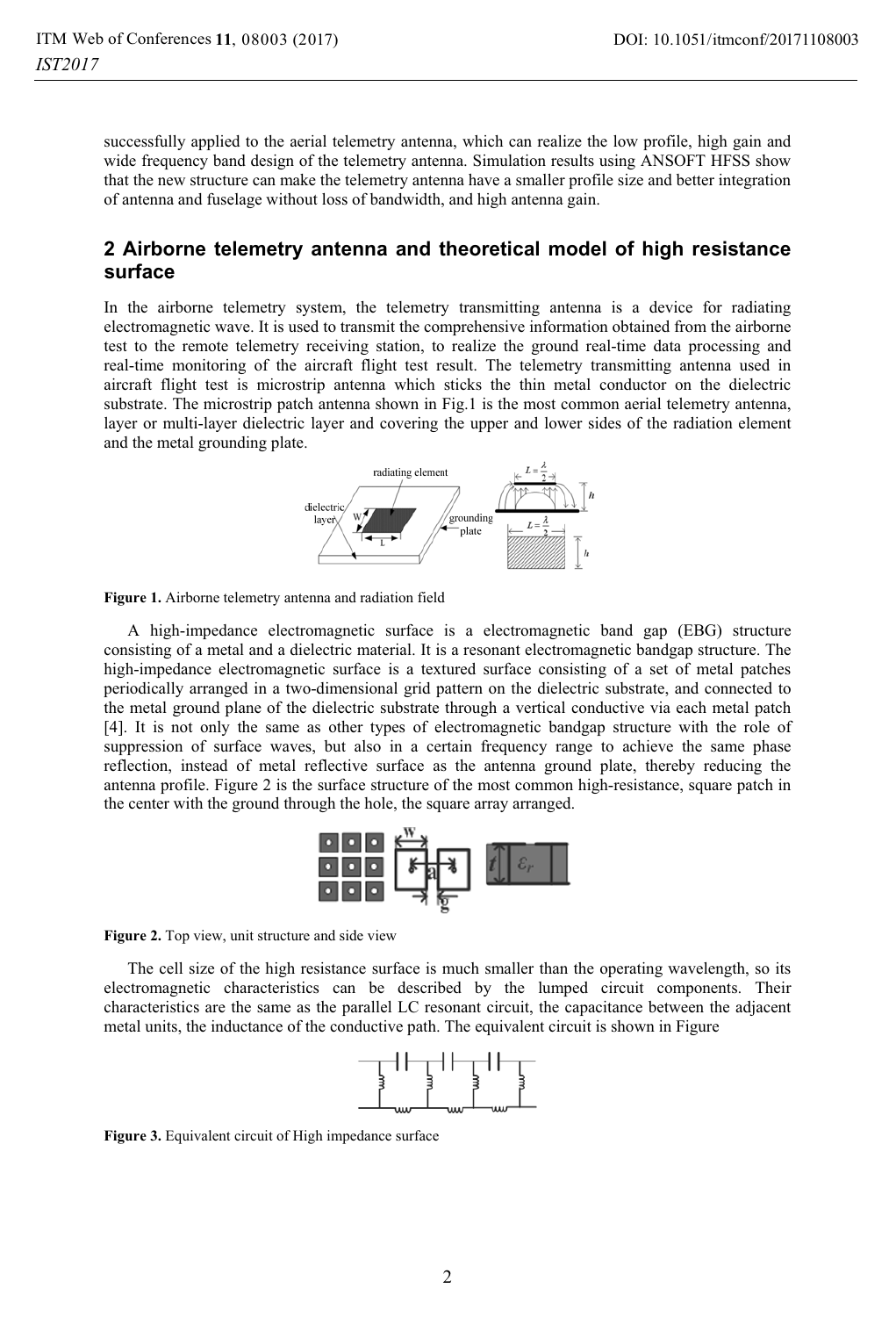According to the equivalent surface impedance model, the resonant frequency of the high-resistance surface cell (the stopband center frequency of the high-resistance surface) and the bandwidth are:

$$
\varpi_0 = 1/\sqrt{LC}, \Delta \varpi / \varpi_0 = \sqrt{\frac{L}{C}} / \sqrt{\mu_0 / \varepsilon_0}
$$
 (1)

$$
L = \mu_{t} \mu_{0} t, \quad C = \frac{w(\varepsilon_{0} + \varepsilon_{1})}{\pi} \cosh^{-1}(\frac{a}{g})
$$
 (2)

Where  $\mu_0$  is the permeability in vacuum,  $\mu_r$  is the dielectric material relative permeability, *t* is the thickness of the dielectric substrate,  $\varepsilon_0$  is the dielectric constant in vacuum,  $\varepsilon_1$  is the substrate dielectric constant, *w*is the unit side length, *a* is the adjacent distance between the holes *g* is the gap width between the cells.

#### **3 Compact design of high resistance surface**

In order to improve the performance of the antenna and reduce the backward radiation, microstrip antenna generally placed under the antenna metal reflective surface. At this point, the metal reflective surface and the antenna need to maintain a quarter-wavelength height, profile size is relatively large. For the incident plane electromagnetic waves, high resistance surface in a certain frequency range has the same phase reflection characteristics, and no metal surface of the 180 ° phase difference, without a quarter-wavelength profile thickness, so the antenna and high resistance surface has great advantage and potential in realizing the low profile antenna with its great value of electromagnetic property, and it has a very high research value.

In practical application process, the high resistance surface structure must have sufficient number of units, or the electromagnetic properties are not obvious [5]. If the traditional electromagnetic surface structure shown in Fig 2 are used in the airborne telemetry antenna design, the size of 90mm ×75mm area, the number of units can accommodate no more than four, then the high-resistance surface of the electromagnetic properties simply can not be realized. Therefore, in order to integrate the high resistance surface structure into the design of airborne telemetry antenna, the high resistance surface needs to realize the miniaturization design.

By the high resistance surface equivalent circuit model, reducing the bandgap frequency can be realized by increasing the equivalent inductance L and capacitance C. The equivalent inductance is determined by the material of the high resistance surface, and the inductance is determined when the preparation material is determined. The factors that affect the capacitance are a lot, you can change the surface of the high-impedance surface of the structure of the cycle to change the amount of capacitance [6]. Thus we designed the L seam, F seam embedded structure, as shown in Figure 4 and Figure 5.





**Figure 4.** LSeam structure **Figure 5. F** Seam structure

At present, the realization of compact high impedance surface design is mainly based on the equivalent capacitance to improve the structure to achieve, for example, three-tier structure, interactive embedding, three-tier structure of the implementation process is complex, technical requirements and costs are high, the practical application by restrictions. Compared with the traditional high-resistance surface structure shown in Figure 2, the inter-embedded structure can form a stronger coupling capacitor [7], reducing nearly 60% of the unit size. However, over a limited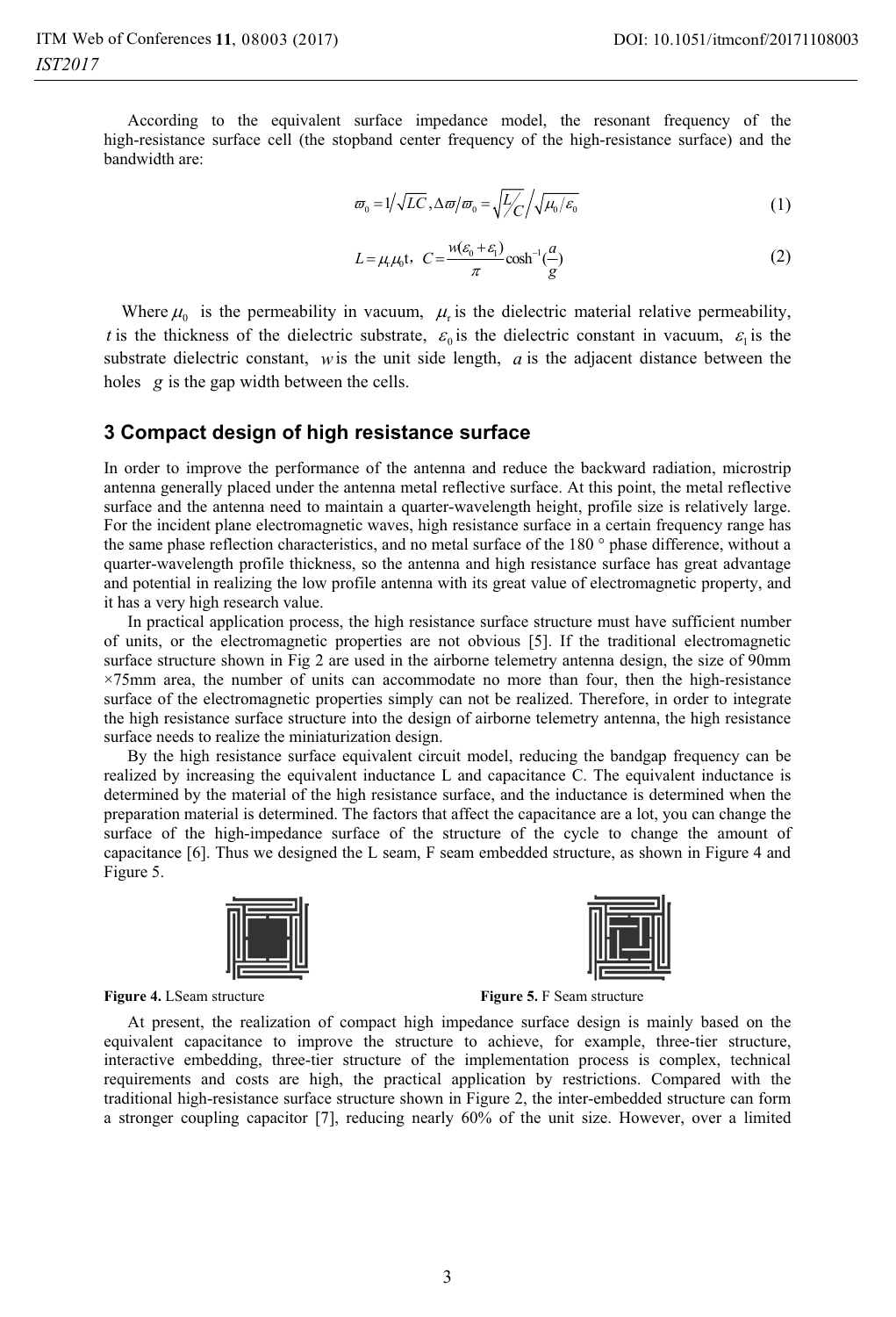number of iterations, a limited patch area can not be fully utilized and the cell size can not be further reduced. It is found that the metal slit can make the path of the surface current flow longer and make the equivalent electric dimension of the patch larger, which can enhance the coupling capacitance between the cells. Therefore, the design of the slit structure and the embedded structure are the same, the combination of the two slotted embedded structure can be more effective use of patch area, thereby more effectively reduce the size of the unit. We designed the F-slot embedded structure which can reduce the cell size of more than 70%, to achieve high-resistance surface structure of the small size of the design effect is significant.

As shown in Figure. 6, the digital phase-change curve of the reflection phase corresponds to the L-shaped gap from the center of the patch to the close-to-close patch. The simulation of the slit-embedded structure shows that the width of the slit is constant. Slice edge of the process of change. Therefore, in order to effectively reduce the cell size, the L-shaped slot can be opened at the outermost side of the patch. F-type gap from the L-type gap and straight-line gap composition. To maintain the L-shaped gap in the outside of the patch, we adjust the F-shaped slot straight seam position, the reflection phase of the impact shown in Figure 7. The closer to the center of the patch, the greater the effect on the resonant frequency. F-type gap can adjust the edge of the patch and the inside surface current, to minimize the size of the unit. In addition to the location of the gap, the gap length of the resonant frequency of the greatest impact, the wider the gap, the longer the lower the resonant frequency.



**Figure 6.** Change of L Slit phase Figure7 change of F Slit phase

F slit with embedded structure design, patch unit line width and pitch are 0.4mm, the unit side length of 13mm, 90mm \* 75mm size of the area, the number of units can accommodate 42, the F-type crevice embedded structure of high impedance surface used in airborne telemetry antenna below the antenna simulation results shown in Figure 8, Figure 9:



**Figure 8.** S11 curve **Figure 9.** Antenna gain

The experimental results show that the gain of the aerial telemetry antenna is increased by 2.5dBi and the posterior lobe of the antenna is reduced by 7.4dB after adding the high impedance surface of the F-type slot embedded structure. The high impedance surface is placed close to the antenna, The material is Rogers RO3210 (tm) with a thickness of 2 mm, so the thickness of the antenna profile is 2 mm and the profile size is rather small compared to the quarter-wavelength profile of the metal reflector. The experimental results show that the bandwidth of the telemetry antenna is reduced in the process of reducing the thickness of the profile, and increasing the gain of the telemetry antenna by adding a new type of high resistance surface structure. Because the high-resistance surface structure is a resonant electromagnetic band-gap structure, and the in-phase reflection band is narrow. In addition, the reduction of the cell size leads to a further reduction of the band gap of the high resistance surface, since the coupling capacitance is increased by the change of the cell shape to realize the small size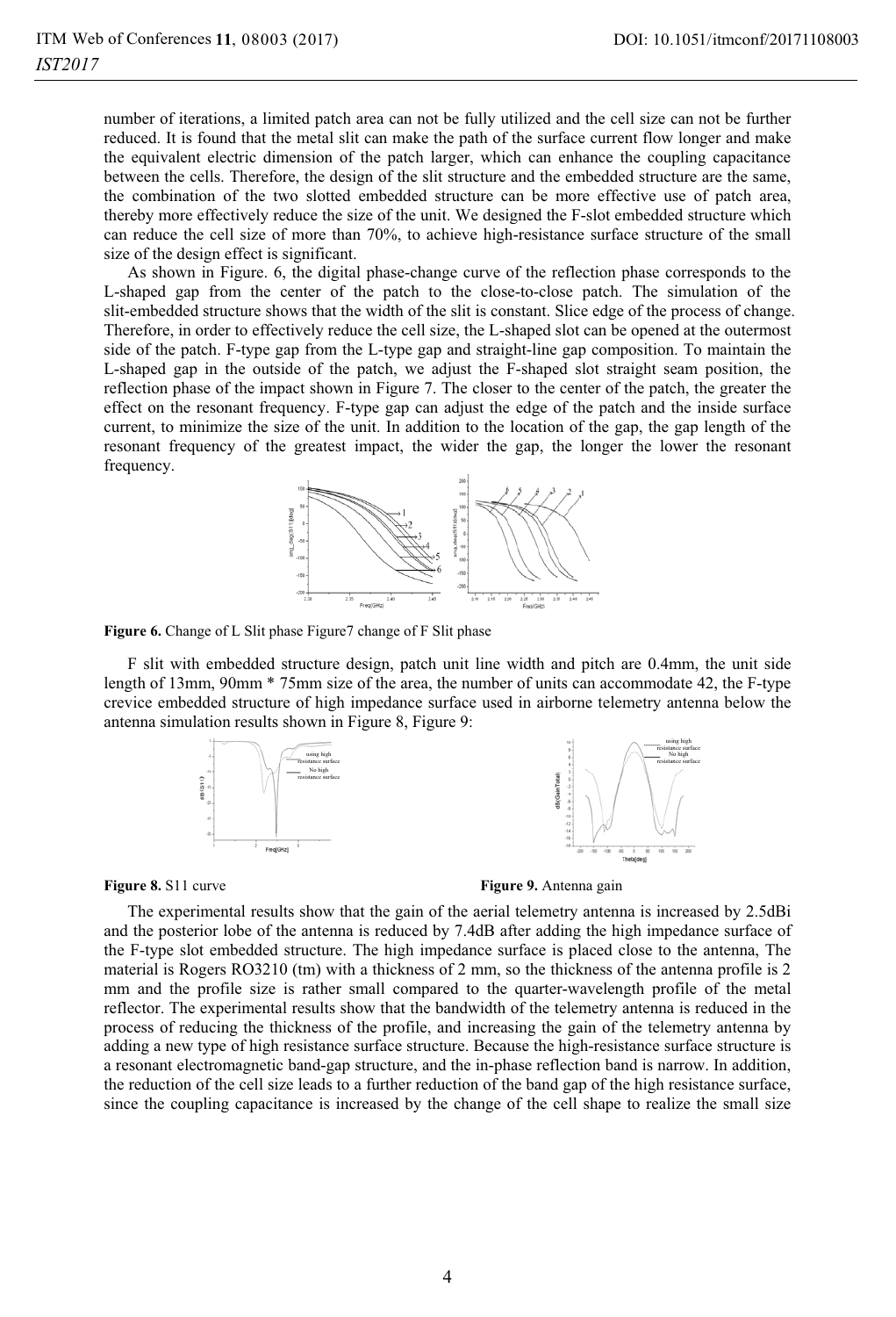design but the inductance does not change. From the equation (1), as the coupling capacitance increases but the inductance does not change, the bandwidth of the high-resistance surface structure is reduced. Therefore, the size of the high-resistance surface structure is reduced and the bandwidth is also reduced during the miniaturization design.

### **4 Bandgap design of high resistance surface**

In order to solve the problem of reducing the bandwidth while miniaturizing the design process by changing the shape of the cell, we first study the change of the reflected phase center frequency and the bandgap width from the different structural models of the high resistance surface. The mushroom-shaped patch structure, the butterfly-shaped patch-free structure, and the mushroom-shaped patch structure with short via were removed. We used different substrate materials to understand the change trend of the parameters of the high resistance surface, the purpose is to understand the relationship between the band gap width of the high resistance surface and the patch cycle.

As shown in Figure. 10, the horizontal axis represents the value of  $a \epsilon_r^{1/2}$ , and the vertical axis represents the value of the bandgap width.



**Figure 10.** Bandwidth and patch cycle

It is found that the bandwidth of the same patch-like structure is the same curve with different substrate materials, but the patch shape of the butterfly shape is shorter than that of the mushroom-type structure, but the band width is smaller in the experiment, we found that the short-circuit via of the mushroom-type structure were removed, which still had the characteristic of high resistance surface structure, and the change of the center frequency and bandwidth of the reflection phase was not significant. The change of cell shape will not increase the band gap width.

The equivalent impedance and surface reflection coefficient of the high resistance surface structure are:

$$
z = \frac{j\omega L}{1 - \omega^2 LC} = jX_0 \tag{3}
$$

$$
\Gamma = \frac{Z - \eta}{Z + \eta} = \exp(j\varphi_0)
$$
 (4)

from (3) and (4):

$$
\frac{d\varphi_0}{d\omega} = \frac{-2\eta L \left(1 + \omega^2 LC\right)}{\left(\omega L\right)^2 + \eta^2 \left(1 - \omega^2 LC\right)^2}
$$
\n(5)

When  $\omega = 1/\sqrt{LC}$ , the surface impedance of the high resistance surface is infinite. When the resonant frequency is fixed, increasing the thickness will increases the value of L, which means decreasing C, which is beneficial to bandwidth broadening.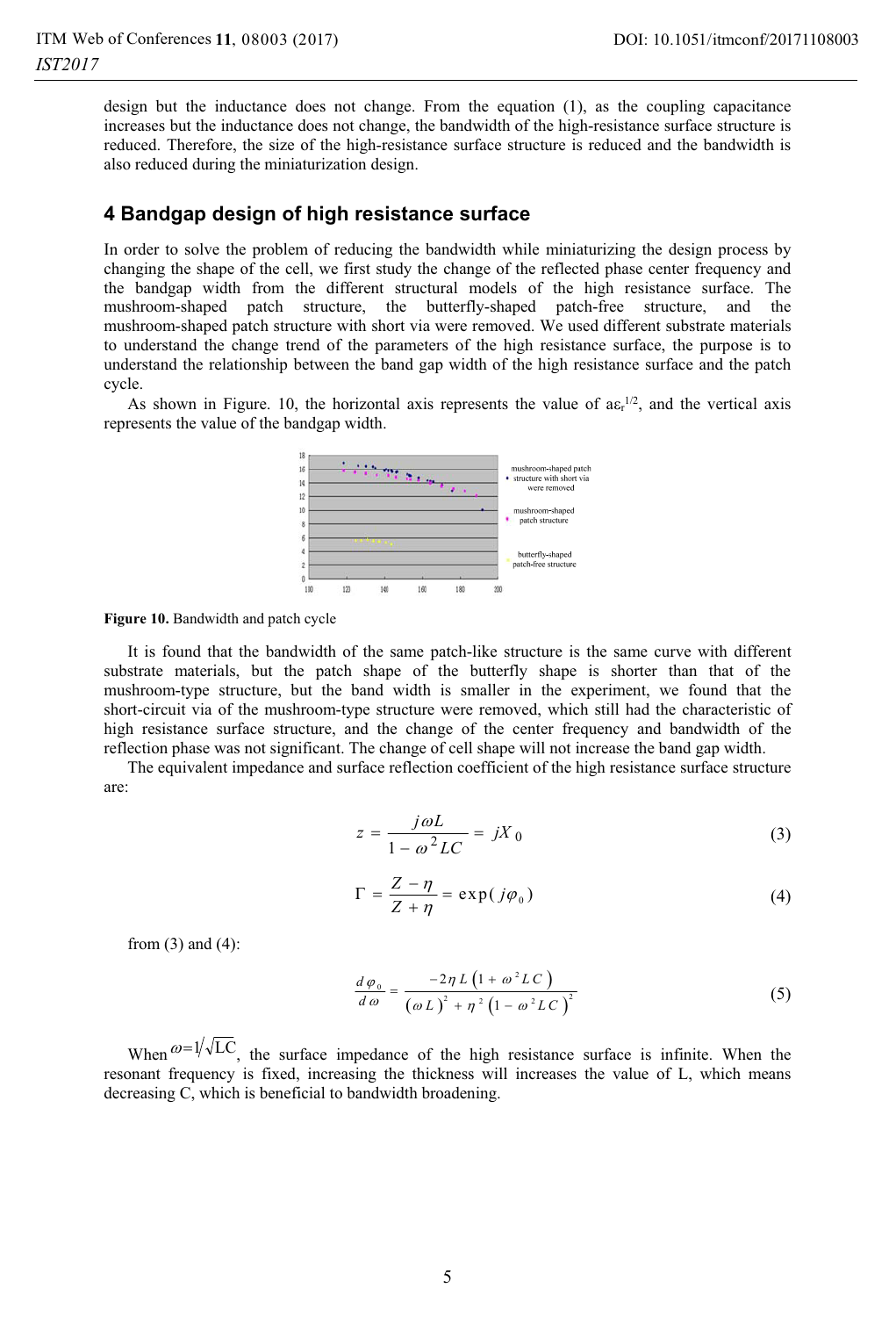The bandwidth of the high resistance surface refers to the frequency range corresponding to the phase of  $\varphi_0 = \pm 90^\circ$ , so the formula (6) can be derived:

$$
\Delta \omega = \frac{1}{\eta C} = \frac{\omega_0^2 L}{\eta} \tag{6}
$$

From  $(1)$ ,  $(2)$ ,  $(3)$ , we can get

$$
\frac{BW}{f_0} = \frac{\Delta \omega}{\omega_0} = \frac{1}{2(\varepsilon_1 + \varepsilon_2)} \frac{\lambda_0}{w} \frac{1}{\operatorname{acosh}(a/g)}\tag{7}
$$

$$
\frac{BW}{f_0} = \frac{\Delta \omega}{\omega_0} = 2\pi\mu_r \frac{t}{\lambda_0}
$$
 (8)

In addition to the parameters of the chip structure, the dielectric constant of the substrate, the permeability of the substrate and the thickness of the substrate can be improved by using the substrate surface resistivity of the high resistance surface, from the formulas (7) and (8). Therefore, in order to improve the bandgap width, we can use a low dielectric constant substrate, high permeability substrate and to improve the substrate thickness to achieve. If the other parameters unchanged, the use of low dielectric constant substrate and improve the bandwidth at the same time, it will increase the resonant frequency of high resistance surface, which is not conducive to reducing cell size; high permeability substrate or substrate thickness can significantly increase the bandgap width, but also help to reduce the cell size. The high resistance surface structure of Figure. 2 is adopted to carry on the simulation, the simulation result is shown as in Figure.11, Figure.



Figure 11. Thickness **Figure 12. Magnetic** Figure 12. Magnetic

In order to observe the effect of increasing substrate thickness on improving the bandgap width, the patch period is kept constant and the inter-chip gap width is adjusted to maintain the resonant frequency. As shown in formula (7) and (8), the band gap width increases as the thickness of the substrate increases, and the increase is proportional to the result of Fig. Substrate thickness affects the magnitude of the equivalent inductance. As the thickness increases, the inductance increases and the resonant frequency decreases. It is feasible to increase the thickness of the substrate to increase the width of the bandgap compared with the height of the quarter-free-space wavelength of the metal reflector. It can be seen from Fig. 12 that the bandwidth of the substrate after using the high permeability material is obviously improved. Compared with the common substrate material of the same thickness, the band gap of the high permeability material substrate is remarkably improved, as shown in the formula (8) Large magnets and magnetic permeability is proportional to the size. Therefore, the permeability of the substrate increases, the substrate thickness can be very small, the patch size will be dramatically reduced, while also having a wide band gap width. Therefore, the use of high permeability material is to achieve high resistance to the surface structure of the ideal choice.

#### **Conclusion**

Based on the theoretical model of high resistance surface, a new type of slotted embedded structure is designed by analyzing the equivalent circuit model. Experimental results show that the new structure